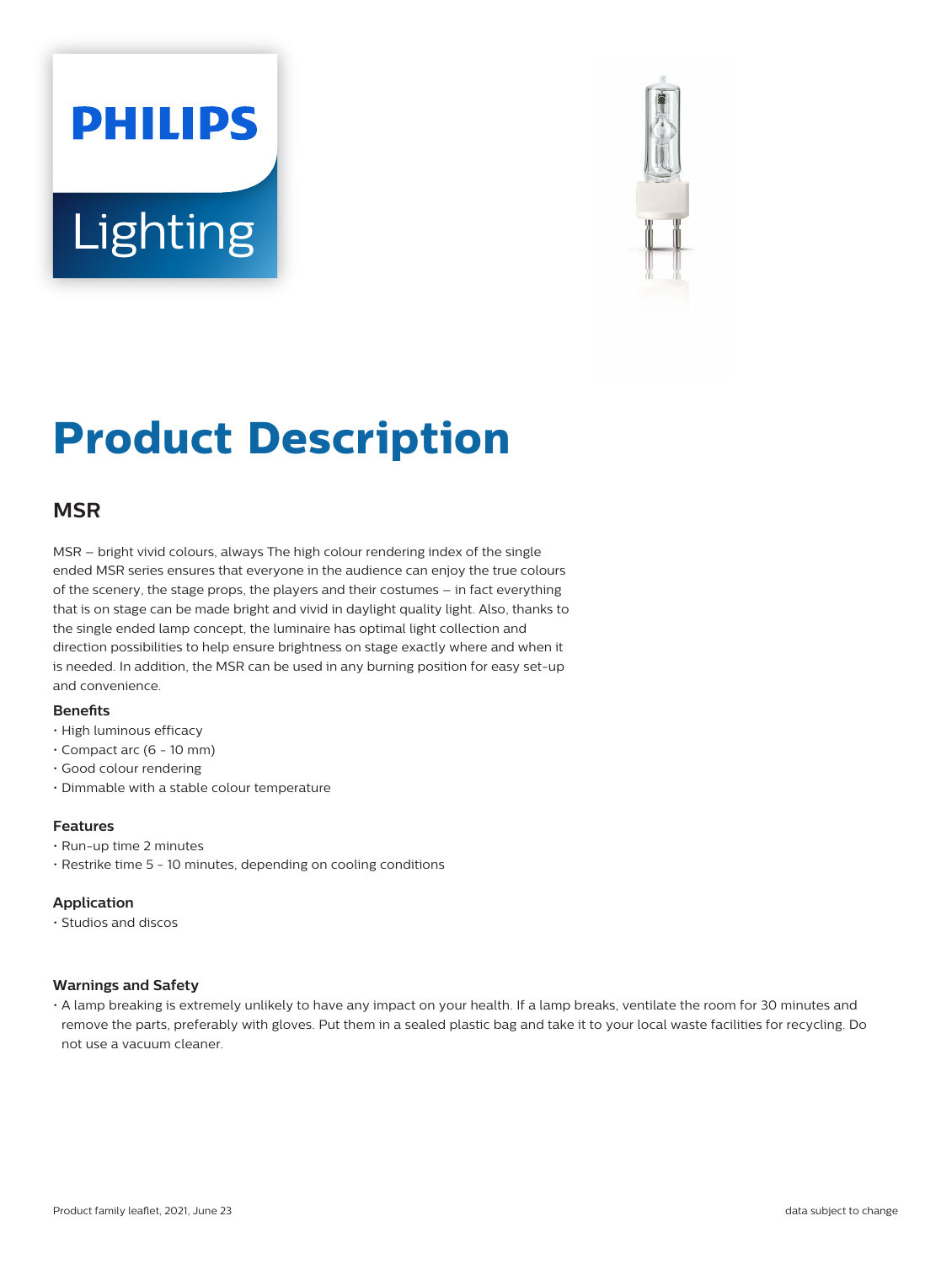# **MSR**

## **Versions**



# **Dimensional drawing**



### **Colour Rendering Diagrams**



**Vector diagram**

| <b>Product</b>                                                | $D(max)$ O |  | L (min) L (max) L | C(max) F |  |
|---------------------------------------------------------------|------------|--|-------------------|----------|--|
| MSR 1200/2.1CT/3 40 mm 10.0 mm 84 mm 86 mm 85 mm 175 mm 53 mm |            |  |                   |          |  |